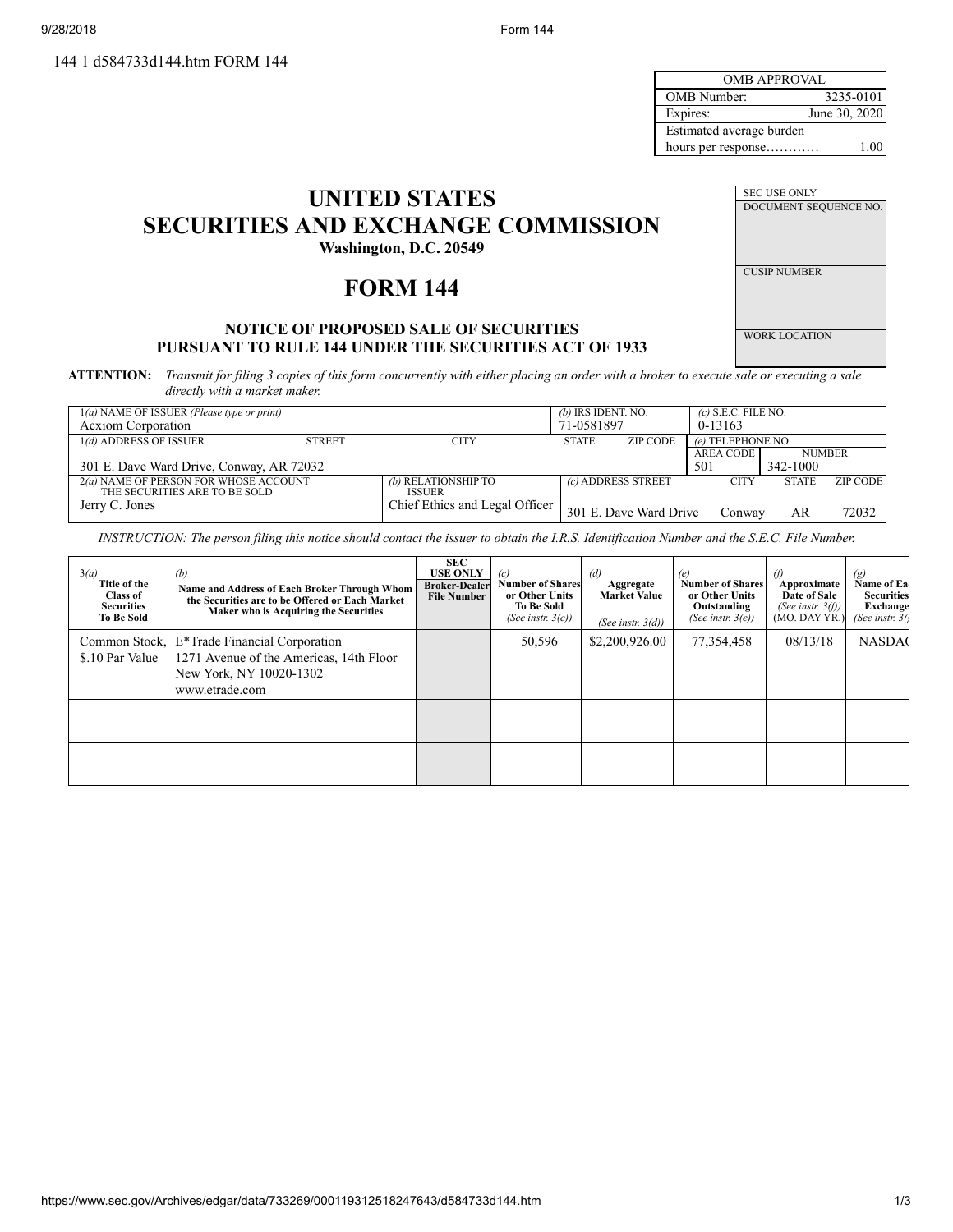- **INSTRUCTIONS:**
- 1. (a) Name of issuer
	- (b) Issuer's I.R.S. Identification Number
	- (c) Issuer's S.E.C. file number, if any
	- (d) Issuer's address, including zip code
	- (e) Issuer's telephone number, including area code
- 2. (a) Name of person for whose account the securities are to be sold (b) Such person's relationship to the issuer (e.g., officer, director, 10% stockholder, or member of immediate family of any of the
	- foregoing) (c) Such person's address, including zip code
- 3. (a) Title of the class of securities to be sold
	- (b) Name and address of each broker through whom the securities are intended to be sold
	- (c) Number of shares or other units to be sold (if debt securities, give the aggregate face amount)
	- (d) Aggregate market value of the securities to be sold as of a specified date within 10 days prior to the filing of this notice
	- (e) Number of shares or other units of the class outstanding, or if debt securities the face amount thereof outstanding, as shown by the most recent report or statement published by the issuer
	- (f) Approximate date on which the securities are to be sold
	- (g) Name of each securities exchange, if any, on which the securities are intended to be sold

Potential persons who are to respond to the collection of information contained in this form are not required **to respond unless the form displays a currently valid OMB control number.** SEC 1147 (08-07)